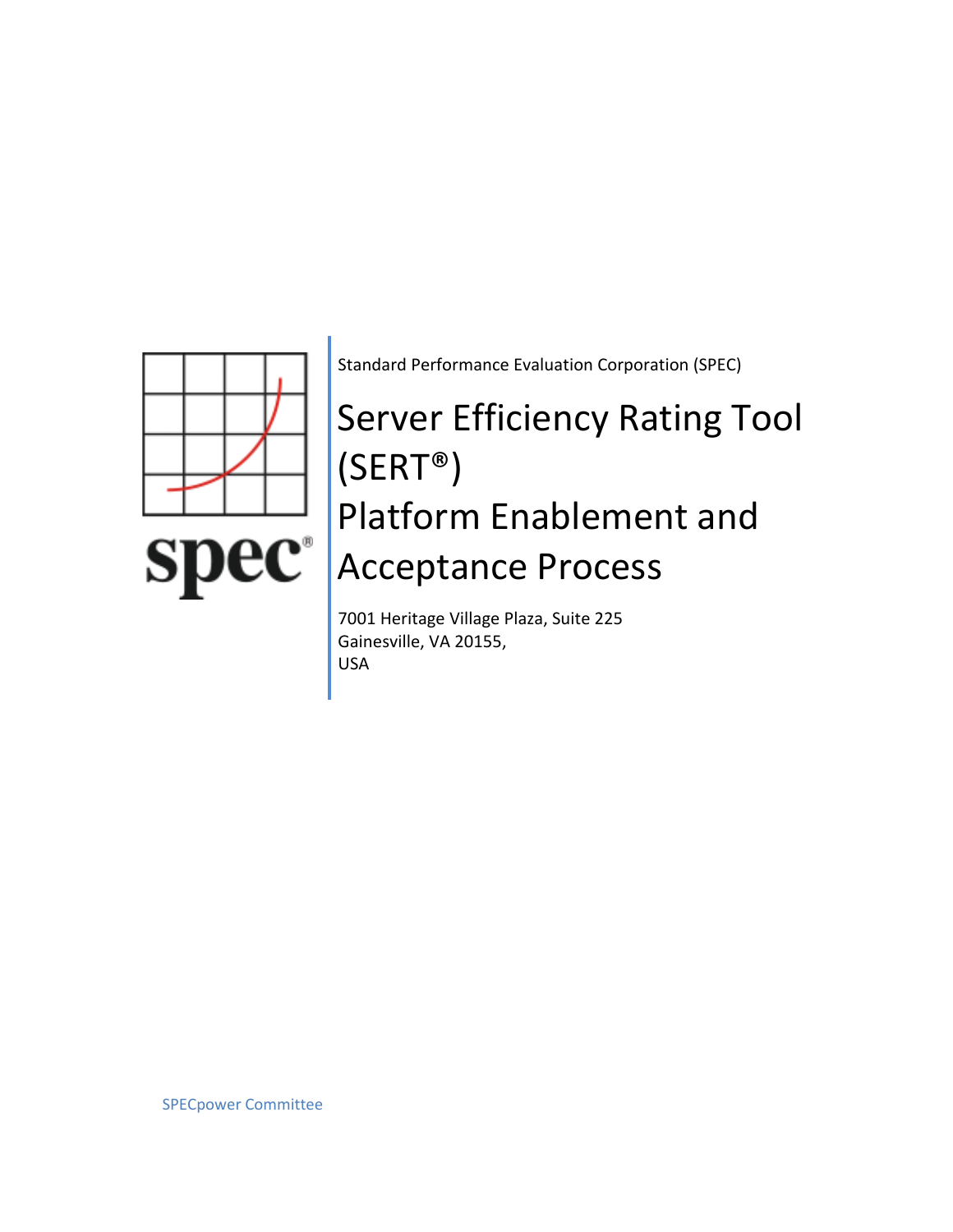# **Table of Contents**

| 1.   |        |  |  |
|------|--------|--|--|
| 1.1. |        |  |  |
| 1.2. |        |  |  |
| 2.   |        |  |  |
| 2.1. |        |  |  |
|      | 211    |  |  |
|      | 2.1.2. |  |  |
| 3.   |        |  |  |
| 3.1. |        |  |  |
| 3.2. |        |  |  |
| 3.3. |        |  |  |
|      | 3.3.1. |  |  |
|      | 3.3.2. |  |  |
|      | 3.3.3. |  |  |
|      | 3.3.4. |  |  |
|      | 3.3.5. |  |  |
|      | 3.3.6. |  |  |
| 4.   |        |  |  |

Latest SERT 2.x.x version:

https://www.spec.org/sert2/SERT-platform acceptance process.pdf

 $2/6$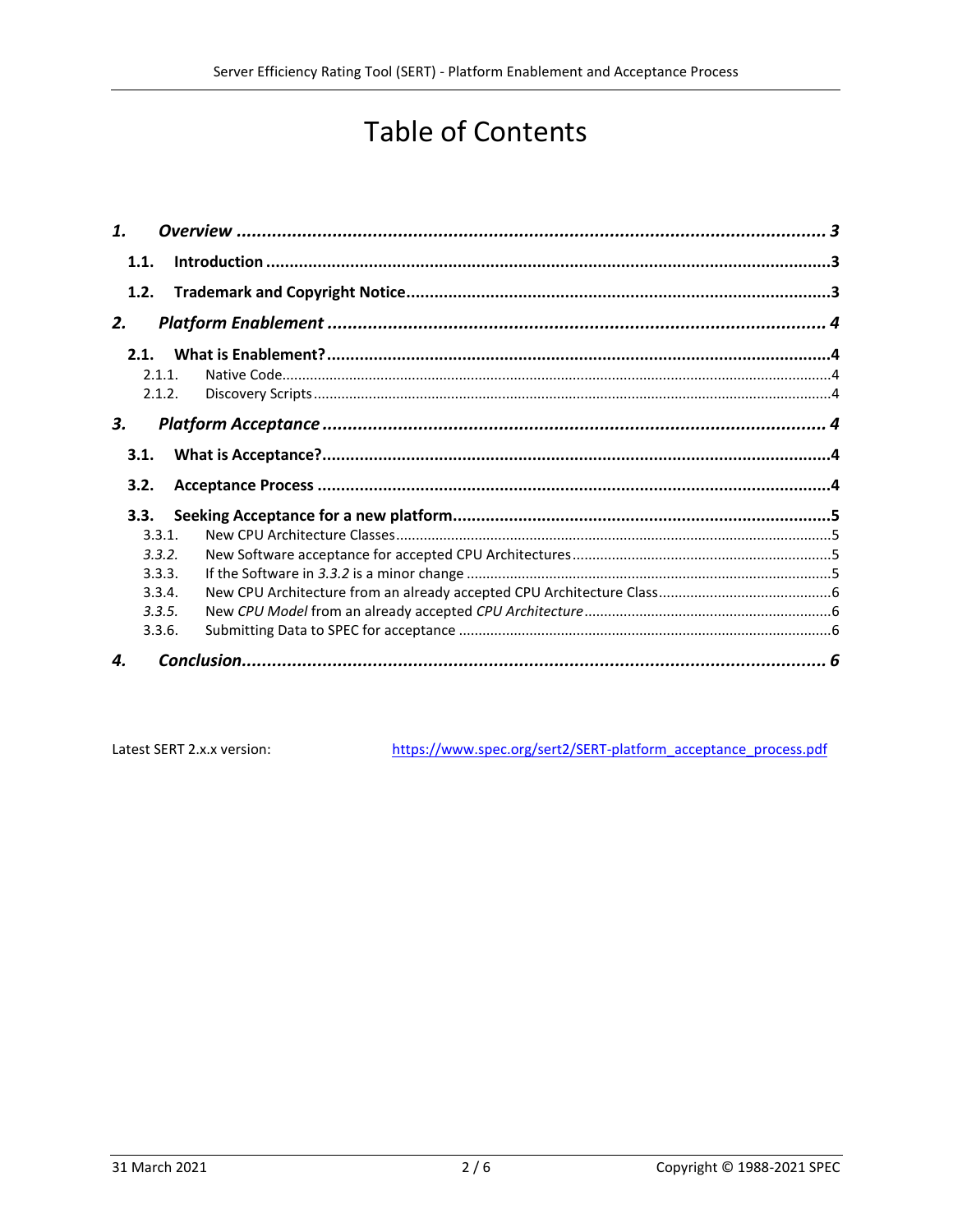# <span id="page-2-0"></span>**1. Overview**

The Server Efficiency Rating Tool (SERT) suite was created by the Standard Performance Evaluation Corporation (SPEC), the world's leading organization for benchmarking expertise. The SPECpower Committee designed, implemented, and delivered the SERT suite, a next-generation tool set for measuring and evaluating the energy efficiency of servers. The SERT suite was created with input from leaders of various global energy-efficiency programs and their stakeholders in order to accommodate their regional program requirements.

# <span id="page-2-1"></span>**1.1. Introduction**

This document describes the platform enablement and acceptance process for the SERT suite. It specifically describes the steps needed to add support to the SERT suite for all types of new platforms.

The enablement and acceptance process is reasonably straightforward, and can be initiated by the processor vendor, or an authorized OEM/ODM that ships platforms based on the processor for which acceptance is needed. Virtually any platform/architecture combination can acquire SERT support.

Platform acceptance for x86, ARM, Itanium, SPARC or POWER architectures running Windows or Linux is usually light weight. All that is needed is completion of the tests described in ISO/IEC 21836:2020 9.3 [\(https://www.iso.org/standard/71926.html\)](https://www.iso.org/standard/71926.html), using the, simple to follow, questionnaire-based spreadsheet provided by SPEC.

For platforms not using CPUs of the above-mentioned architectures, the SERT enablement requires updates to the Discovery Scripts and porting of the Storage Subsystem native code.

The SERT suite is designed to work on virtually all servers and requires the use of a Java Virtual machine (JVM).

Obtaining the SERT support is a twostep process, Enablement and Acceptance. To request platform acceptance from SPEC, the SERT suite must be enabled on the platform first. The remainder of this document describes both the Enablement and Acceptance processes.

# <span id="page-2-2"></span>**1.2. Trademark and Copyright Notice**

SPEC and the names SERT, SPECpower, and SPEC PTDaemon are registered trademarks of the Standard Performance Evaluation Corporation. Additional product and service names mentioned herein may be the trademarks of their respective owners. Copyright © 1988-2021 Standard Performance Evaluation Corporation (SPEC). All rights reserved.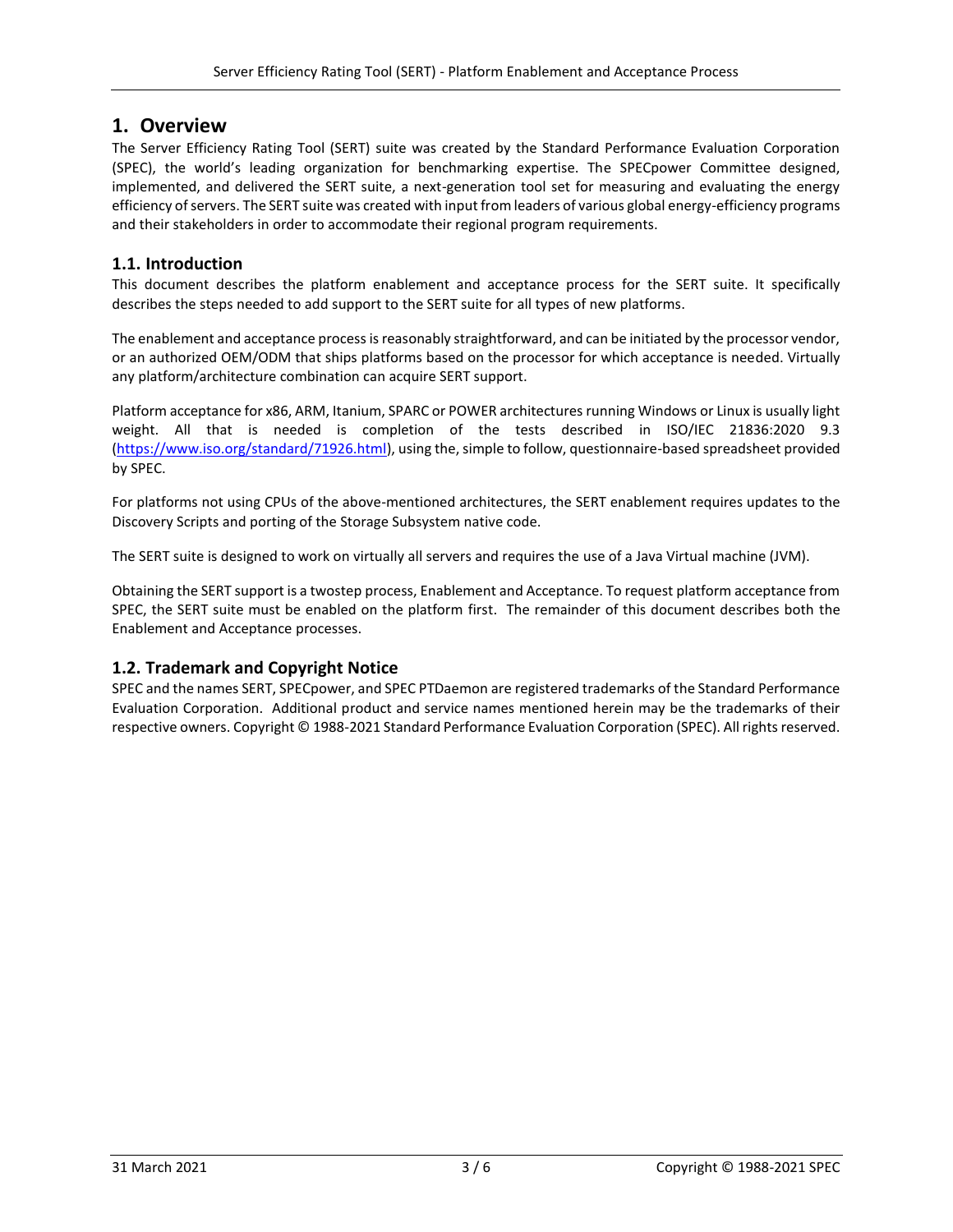# <span id="page-3-0"></span>**2. Platform Enablement**

This section describes the process of Enabling SERT support for a platform. This enablement step is needed only for platforms that are not derived from an accepted CPU architecture and operating system (OS), with a configuration in SPEC's "Client Configurations" file (see: [https://www.spec.org/sert2/client-configurations-2.0.xml\)](https://www.spec.org/sert2/client-configurations-2.0.xml). For all other platforms, please proceed directly to the *[Platform Acceptance](#page-3-4)* section.

# <span id="page-3-1"></span>**2.1. What is Enablement?**

Even though nearly all the tests run by the SERT suite are Java based and only require an installed Java Virtual Machine, the SERT Storage Workload is written using native code and requires porting. Also, updates to the SERT Discovery scripts, which provide system configuration information, are typically required.

A vendor or authorized OEM/ODM can initiate platform enablement by sending a request via [\(https://www.spec.org/sert/feedback/issuereport.html\)](https://www.spec.org/sert/feedback/issuereport.html).

#### <span id="page-3-2"></span>**2.1.1. Native Code**

The SERT Storage Workload is written using native code which must be compiled for the new platform. This binary is invoked by the SERT suite to run the SERT Storage Workload. The SPECpower committee can provide guidance on porting and compiling this code.

#### <span id="page-3-3"></span>**2.1.2. Discovery Scripts**

When the SERT suite is run on a system, it initiates a "discovery" process. This process programmatically examines the system configuration to determine system details the SERT suite uses to configure the run. Some configuration details are also used for automatic configuration documentation.

# <span id="page-3-4"></span>**3. Platform Acceptance**

Platform acceptance is the process by which a platform vendor or authorized OEM/ODM can request a given platform to be accepted by SPEC and it's definition be published via the list of accepted platforms [\(https://www.spec.org/sert2/client-configurations-2.0.xml\)](https://www.spec.org/sert2/client-configurations-2.0.xml).

# <span id="page-3-5"></span>**3.1. What is Acceptance?**

Acceptance is the process by which a platform vendor or authorized OEM/ODM demonstrates compliance with the requirements of ISO/IEC 21836:2020 by showing the SPECpower committee the expected scaling and functionality on their platform.

The acceptance process does not require any absolute platform performance or power data to be shared with SPEC. Only relative deviation and scaling between successive runs of the SERT suite is shared with SPEC. The processor model number, the OS name and version, and the JVM vendor and version number, are shared with SPEC as the basis for the platform to be added to the accepted platforms list [\(https://www.spec.org/sert2/client-configurations-](https://www.spec.org/sert2/client-configurations-2.0.xml)[2.0.xml\)](https://www.spec.org/sert2/client-configurations-2.0.xml).

# <span id="page-3-6"></span>**3.2. Acceptance Process**

The acceptance process is defined in the ISO/IEC 21836:2020 standard and describes the different test cases that need to be run with the SERT suite. This document does not repeat the details, but rather provides a high-level overview of what to expect.

In general, the Platform Acceptance seeker needs to run a set of tests to demonstrate that their platform and OS and JVM options result in consistent SERT runs with minimal deviation in performance between successive runs, and the relative performance scales as expected with varying system hardware resources. There are four main acceptance categories as described below.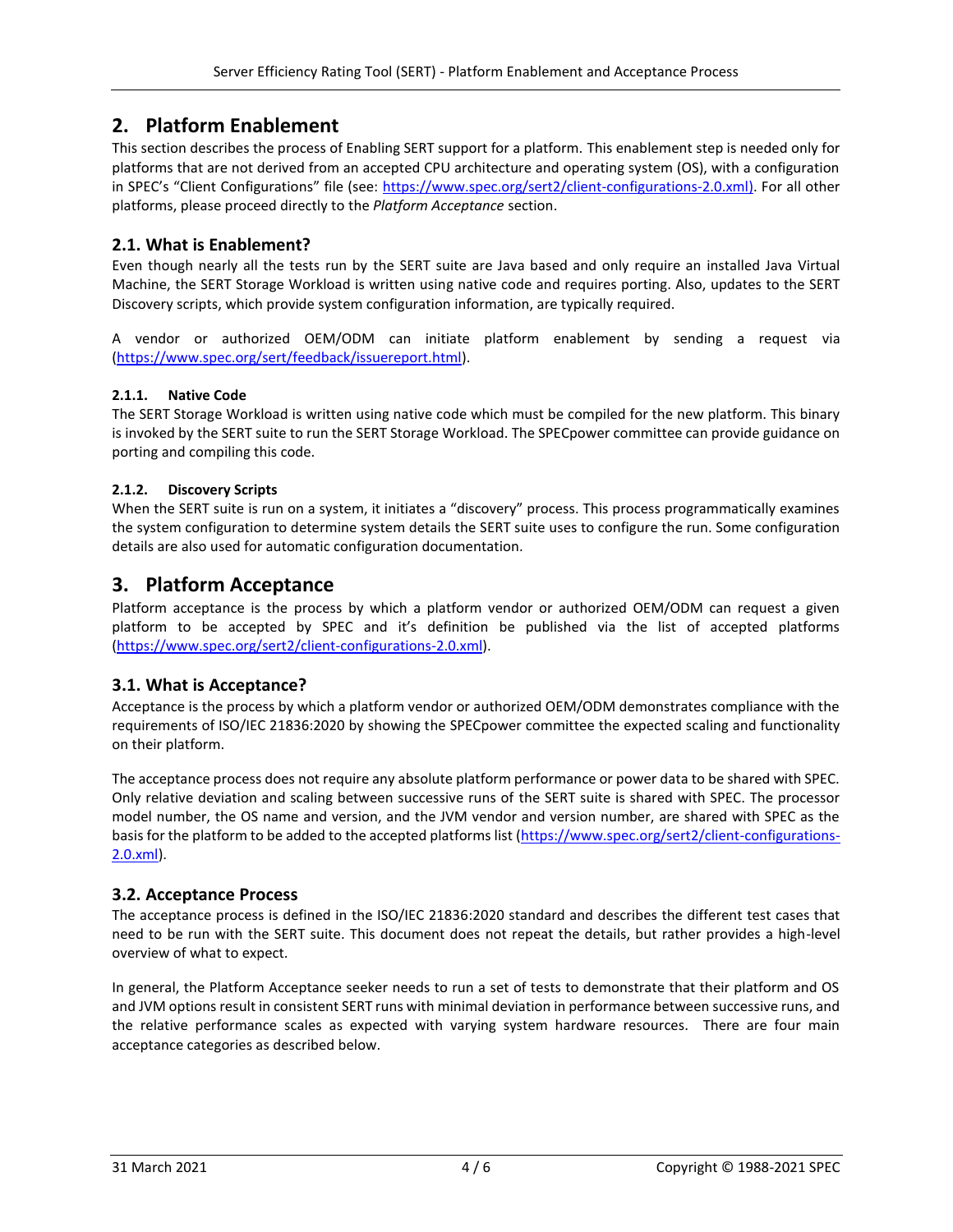#### <span id="page-4-0"></span>**3.3. Seeking Acceptance for a new platform**

The following are the set of ISO/IEC 21836:2020 test plans used for platform acceptance. For definitions of terms and full details on the tests, please see ISO/IEC 21836:2020.

#### <span id="page-4-1"></span>**3.3.1. New CPU Architecture Classes**

This test plan includes the most tests because it is intended for completely new CPU architecture classes.

- 1. CPU Sockets: if more than one socket is supported by the platform, tests need to be run with different number of CPU sockets populated.
- 2. CPU Frequency: if processor SKUs are sold with different operating frequencies, tests need to be run with SKUs of varying frequency.
- 3. CPU Core Count: if processor SKUs are sold with different number of cores, tests need to be run with SKUs with varying number of cores.
- 4. Memory Size Test: if the platform supports different total memory population, tests need to be run with varying amount of memory installed.
- 5. Memory Frequency Test: if the platform supports different memory operating frequencies (speed), then tests need to be run with varying memory frequency.
- 6. Storage Quantity Test: if the platform supports more than one storage device, then tests need to be run with varying number of storage devices.
- 7. Storage Technology: if the platform supports more than one type of storage technology, then tests need to be run with different types of storage devices installed.
- 8. Validity and Variance: set of 5 consecutive runs of the SERT suite need to be run, and those tests cannot show more that 10% variation in performance among them.

#### <span id="page-4-2"></span>*3.3.2.* **New Software acceptance for accepted CPU Architectures**

This test plan is used to gain acceptance of new software on platforms with an already accepted CPU architecture.

- 1. CPU Sockets if more than one socket is supported by the platform, tests need to be run with different number of CPU sockets populated.
- 2. Memory Size Test: if the platform supports different total memory population, tests need to be run with varying amount of memory installed.
- 3. Storage Quantity Test: if the platform supports more than one storage device, then tests need to be run with varying number of storage devices.
- 4. Storage Technology: if the platform supports more than one type of storage technology, then tests need to be run with different types of storage devices installed.
- 5. Validity and Variance: set of 5 consecutive runs of the SERT suite need to be run, and those tests cannot show more that 10% variation in performance among them.

#### <span id="page-4-3"></span>**3.3.3. If the Software in** *[3.3.2](#page-4-2)* **is a minor change**

This test plan is used for minor updates to accepted CPU architectures, OSes, and JVM.

1. Validity and Variance: set of 5 consecutive runs of the SERT suite need to be run, and those tests cannot show more that 10% variation in performance among them.